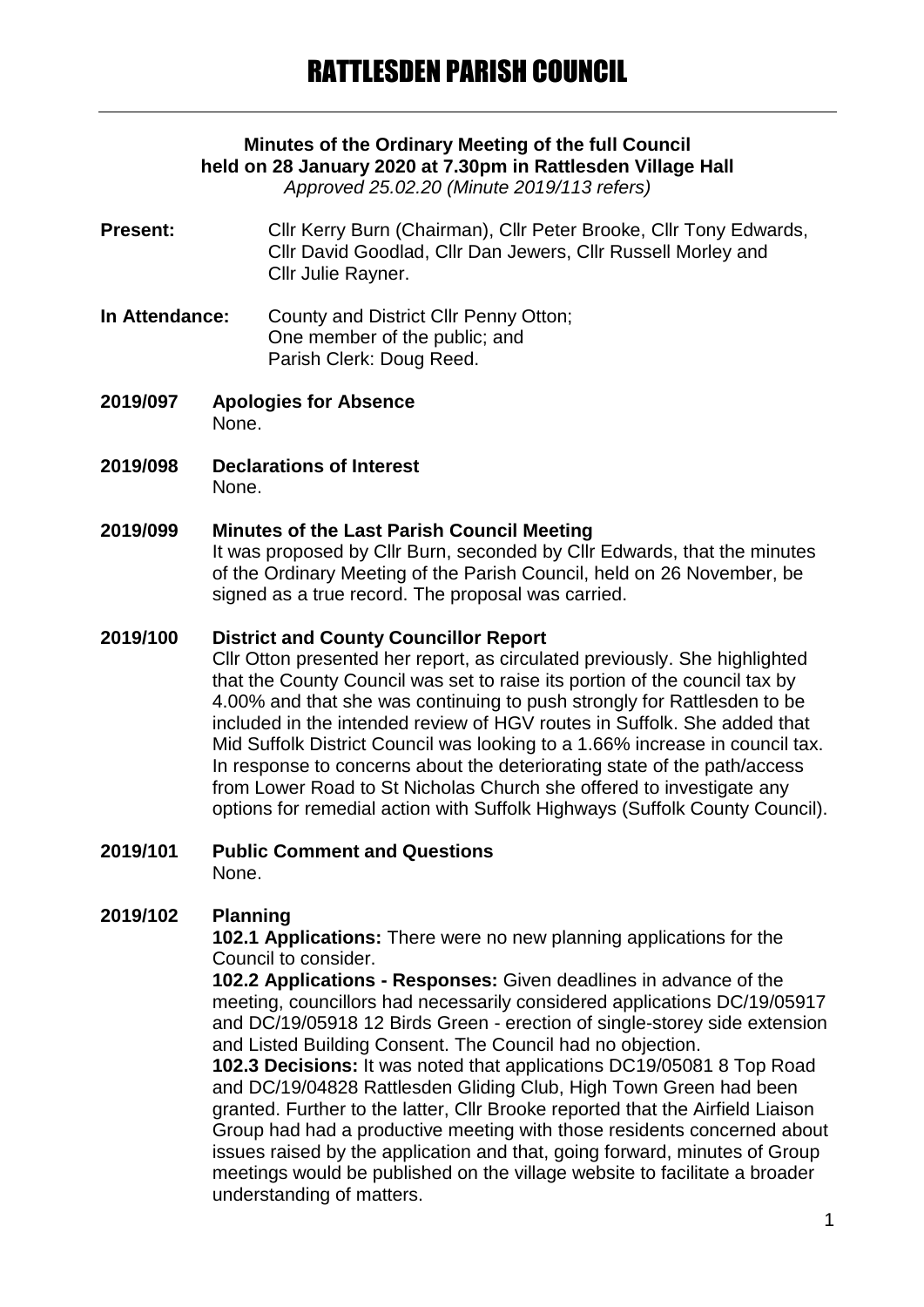## **2019/103 Finance**

**103.1 Financial Report:** The report to 31 December was received. It was noted that the TSB current account stood at £19,730.86 and the deposit account at £13,663.92 further to which it was proposed by Cllr Rayner, seconded by Cllr Morley, that the reconciliation be approved and duly signed. The proposal was carried.

**103.2 Payments and Income:** It was proposed by Cllr Burn, seconded by Cllr Rayner, that the schedule of payments be approved. The proposal was carried. The schedule comprised the following:

- Litter-picker: salary (January) £158.70;
- Clerk: salary (January) £368.25;
- HMRC: PAYE (January) £92.00;
- Mr Roger Heard: 447th Bomb Group Memorial grass-cutting £31.00 (Section 137 expenditure);
- The Felsham Gardeners: Cemetery grass-cutting £200.00;
- The Felsham Gardeners: village grass-cutting £125.00;
- The Felsham Gardeners: Cemetery tree maintenance £100.00;
- Anglian Water Business Ltd (National): Cemetery water £25.54;
- Gudgeons Prentice Solicitors: further land transfer fee 'on account' £301.00;
- Rattlesden Village Hall Management Committee: village hall hire £8.50;
- Rattlesden Parochial Church Council: contribution towards the printing costs of "Revelations" plus support services - £130.00 (Section 137 expenditure);
- Clerk: administrative expenses £43.49;
- Cllr Edwards: meeting expenses £8.56;
- Cllr Goodlad: reimbursement of costs for the redecoration of the Cemetery railings - £48.00;
- A.E.White Surfacing Ltd: kerbing to Cemetery Green £4,082.00 + £816.40 VAT;
- Mr Richard Mahony: reimbursement of village Christmas tree cost £50.00 (Section 137 expenditure); and
- Mr Neil Cole: reimbursement of bulb costs £14.95 (Section 137 expenditure).

Income received was duly noted as follows:

- TSB: business (deposit) account interest (December) £11.18;
- TSB: business (deposit) account interest (January) £11.55;
- Mid Suffolk District Council: cleansing grant (October-December) £213.46; and
- ◆ Non-residents: Cemetery fees £500.00.

**103.3 Budget 2020-2021 and Precept 2020-2021:** Councillors gave careful consideration to the budget for the forthcoming year given known expenditure and projects already in the pipeline. It was acknowledged that reserves needed even more management given that income from the Community Infrastructure Levy (CIL) was not insignificant with more likely in the forthcoming financial year. At the same time, flexibility was deemed essential to enable the Council to provide effective support to village work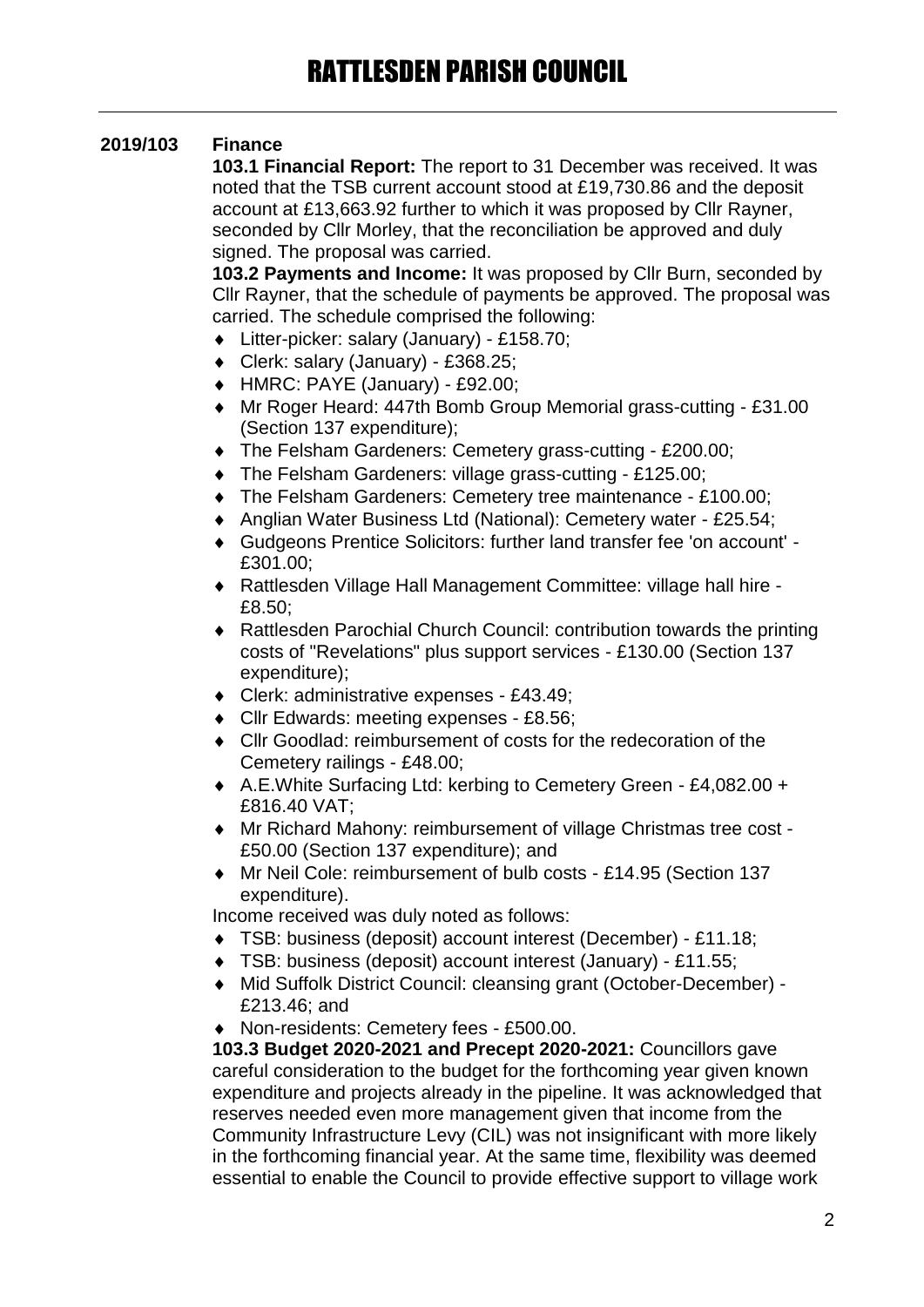and initiatives. The Finance and Development Working Group had met to review options and supported an increase of £3,876.00 in the precept which it was felt would be sufficient to achieve Council ambitions whilst providing for an appropriate general reserve. Accordingly, it was resolved unanimously that the precept requirement be set at £18,476.00. Councillors also agreed that financial management would be enhanced if its current account funded revenue expenditure, leaving the deposit account to equate to CIL funding plus reserves and money for earmarked projects. The Clerk was asked to effect any transfers necessary to achieve that objective but keeping councillors fully and properly informed in the process. Otherwise, financial heads proposed in the paper accompanying the agenda item were accepted and would form the basis for the final budget which would be presented to the Council at its meeting in April.

## **2019/104 Working Group Reports**

**104.1 Housing Development:** The Group had not convened as such but two members had met with the solicitor engaged to effect the transfer to the Council of land adjacent to Roman Rise and an update on developments was provided.

**104.2 Finance and Development:** The Group had met recently to discuss the budget and precept for 2020-2021 and its deliberations and recommendation informed the basis of the decision taken by the Council earlier in the meeting.

### **2019/105 Council Governance**

**105.1 New Legislation, Codes or Regulatory Issues:** None. **105.2 Risk Register, Policies and Internal Controls:** There were no decisions or actions which impacted upon the Council risk register, policies or internal controls.

**105.3 Risk Register:** With the addition of a further mitigation measure in respect of flooding, it was resolved that the updated risk register, revised and extended to reflect current issues affecting the Council, be adopted.

#### **2019/106 Asset Management**

The programme of asset inspections was agreed. The inspections would be carried out at the earliest but, in any event, by no later than the next Council meeting.

#### **2019/107 Correspondence**

There were no issues arising from the list of correspondence.

## **2019/108 Annual Parish Meeting**

It was agreed that the Annual Parish Meeting, to be held on Tuesday 21 April at 7.30pm, would focus on giving residents the chance to hear and ask questions about local developments. Formal speakers would be limited to the County and District Councillor and Chairman of the Parish Council.

#### **2019/109 Matters to be Brought to the Attention of the Council**

Cllr Goodlad asked that two matters be added to the agenda for the next meeting. Firstly, the poor state of the access/path from Lower Road to